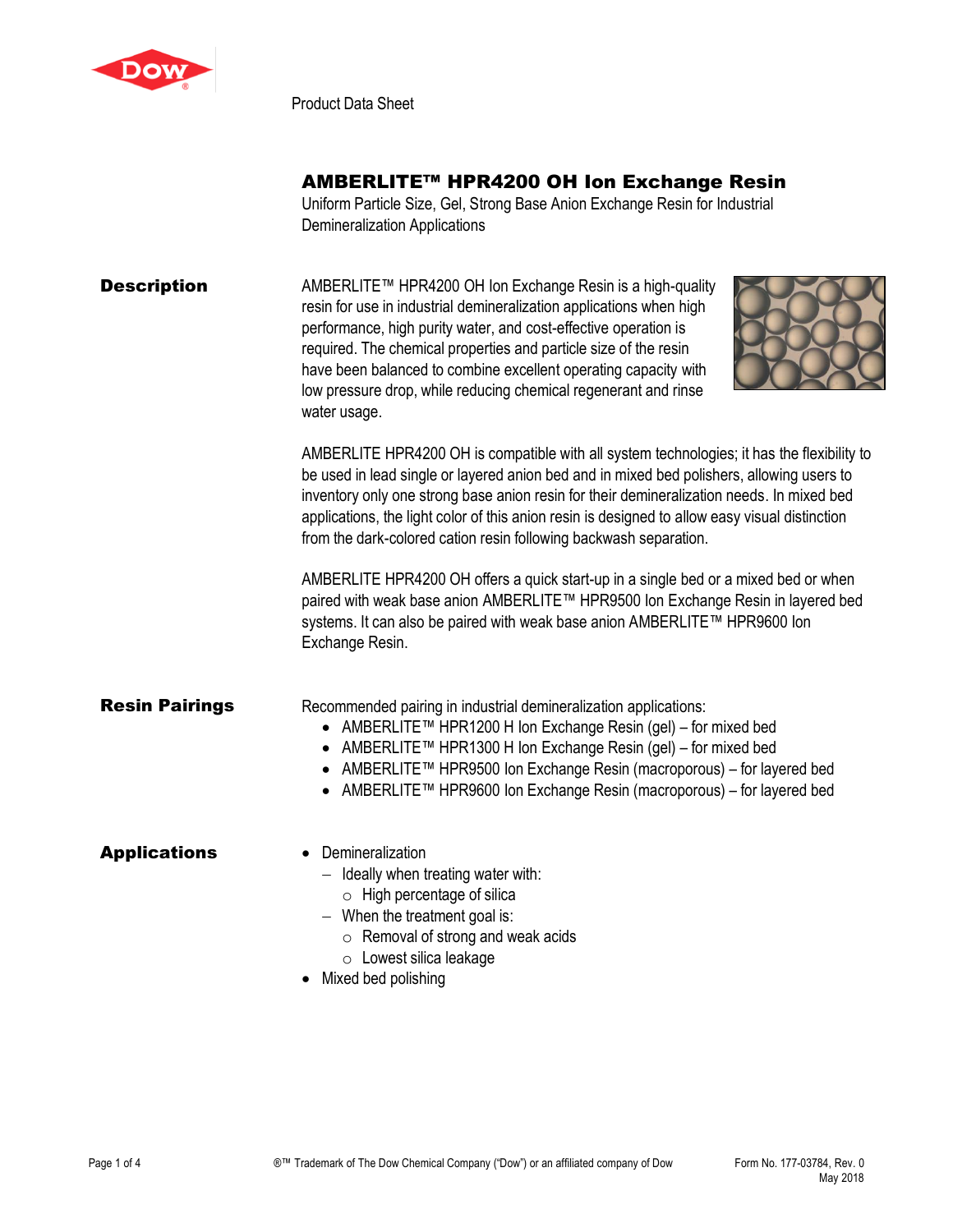| System Designs                        | • Co-current<br>Counter-current / Hold-down<br>Layered beds<br>Packed beds<br>Mixed beds | Compatible with all system technologies and bed configurations:      |  |
|---------------------------------------|------------------------------------------------------------------------------------------|----------------------------------------------------------------------|--|
| <b>Historical</b><br><b>Reference</b> | DOWEX MARATHON™ 4200 OH Ion Exchange Resin.                                              | AMBERLITE™ HPR4200 OH Ion Exchange Resin has previously been sold as |  |
| <b>Typical Physical</b>               | <b>Physical Properties</b>                                                               |                                                                      |  |
| and Chemical                          | Copolymer                                                                                | Styrene-divinylbenzene                                               |  |
| <b>Properties**</b>                   | Matrix                                                                                   | Gel                                                                  |  |
|                                       | Type                                                                                     | Strong base anion, Type I                                            |  |
|                                       | <b>Functional Group</b>                                                                  | Trimethylammonium                                                    |  |
|                                       | <b>Physical Form</b>                                                                     | Yellow, translucent, spherical beads                                 |  |
|                                       | <b>Chemical Properties</b>                                                               |                                                                      |  |
|                                       | Ionic Form as Shipped                                                                    | OH <sup>-</sup>                                                      |  |
|                                       | <b>Total Exchange Capacity</b>                                                           | $\geq$ 1.00 eq/L (OH <sup>-</sup> form)                              |  |
|                                       | Water Retention Capacity                                                                 | $60.0 - 66.0\%$ (OH <sup>-</sup> form)                               |  |
|                                       | Ionic Conversion                                                                         |                                                                      |  |
|                                       | OH <sup>-</sup>                                                                          | $\geq 95\%$                                                          |  |
|                                       | <b>Particle Size</b>                                                                     |                                                                      |  |
|                                       | Particle Diameter §                                                                      | $730 \pm 50 \,\mu m$                                                 |  |
|                                       | Uniformity Coefficient                                                                   | $\leq$ 1.25                                                          |  |
|                                       | $<$ 300 $\mu$ m                                                                          | $\leq 0.3\%$                                                         |  |
|                                       | $>850 \mu m$                                                                             | ≤ 10.0%                                                              |  |
|                                       | <b>Stability</b>                                                                         |                                                                      |  |
|                                       | Whole Uncracked Beads                                                                    | $\geq 90\%$                                                          |  |
|                                       | Swelling                                                                                 | $Cl^- \rightarrow OH^-$ : 20%                                        |  |
|                                       | <b>Density</b>                                                                           |                                                                      |  |
|                                       | <b>Particle Density</b>                                                                  | 1.06 g/mL                                                            |  |

§ For additional particle size information, please refer to th[e Particle Size Distribution Cross Reference Chart](http://www.dow.com/webapps/include/GetDoc.aspx?filepath=liquidseps/pdfs/noreg/177-01775.pdf) (Form No. 177-01775).

Shipping Weight 655 g/L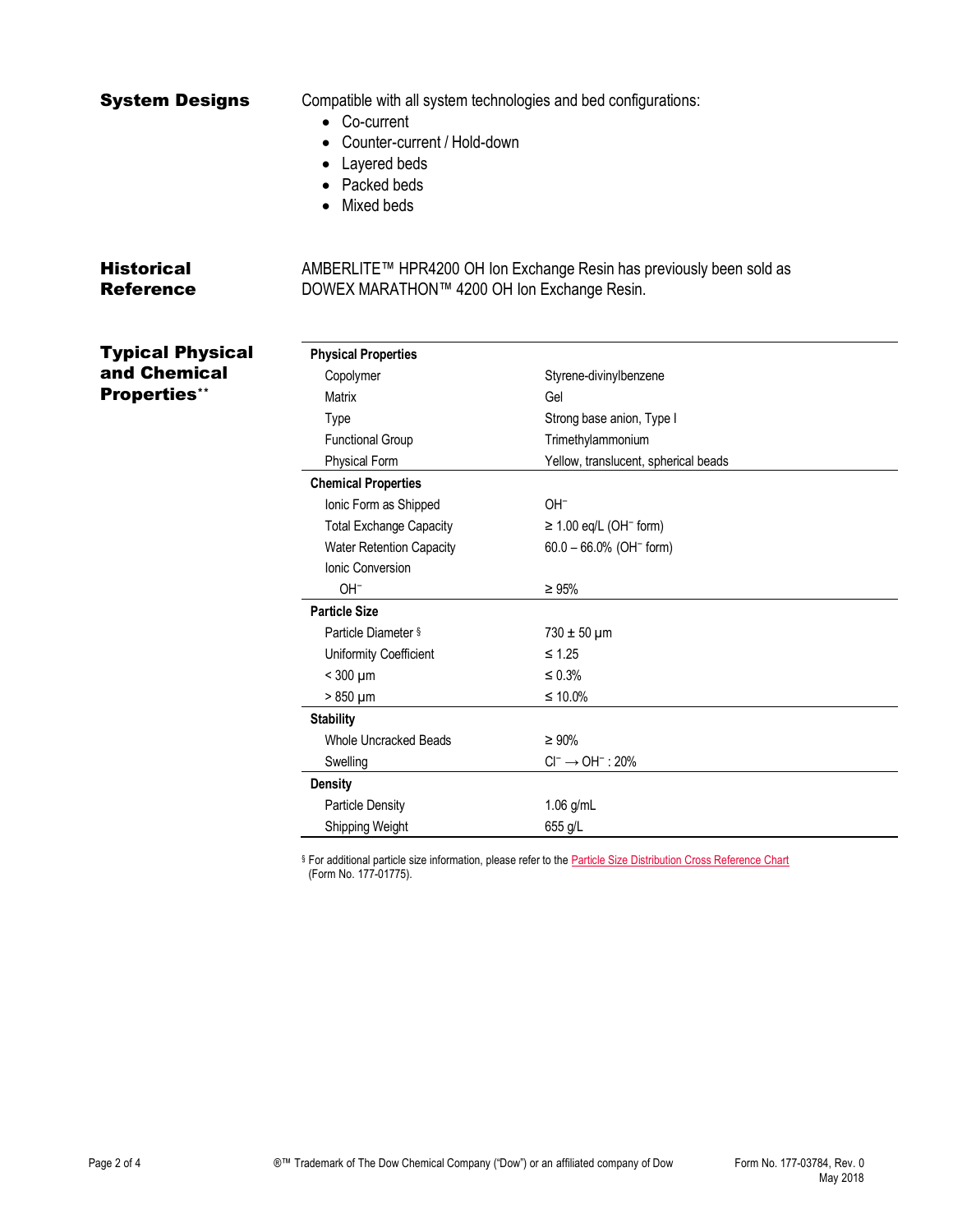## Suggested **Operating** Conditions\*\*

| Temperature Range |                                  |
|-------------------|----------------------------------|
| OH $-$ form $\pm$ | $5 - 60^{\circ}$ C (41 – 140°F)  |
| $Cl^-$ form       | $5 - 100^{\circ}$ C (41 – 212°F) |
| pH Range          |                                  |
| Service Cycle     | $1 - 14$                         |
| Stable            | $0 - 14$                         |

‡ Operating at elevated temperatures, for example above 60 – 70°C (140 – 158°F), may impact resin life. Contact our technical representative for details.

For additional information regarding recommended minimum bed depth, operating conditions, and regeneration conditions for [mixed beds](http://www.dow.com/webapps/include/GetDoc.aspx?filepath=liquidseps/pdfs/noreg/177-03705.pdf) (Form No. 177-03705) or [separate](http://www.dow.com/webapps/include/GetDoc.aspx?filepath=liquidseps/pdfs/noreg/177-03729.pdf)  [beds](http://www.dow.com/webapps/include/GetDoc.aspx?filepath=liquidseps/pdfs/noreg/177-03729.pdf) (Form No. 177-03729) in water treatment, please refer to our Tech Facts.

### **Hydraulic Characteristics**

Estimated bed expansion of AMBERLITE™ HPR4200 OH Ion Exchange Resin as a function of backwash flowrate and temperature is shown in Figure 1.

Estimated pressure drop for AMBERLITE HPR4200 OH as a function of service flowrate and temperature is shown in Figure 2. These pressure drop expectations are valid at the start of the service run with clean water.